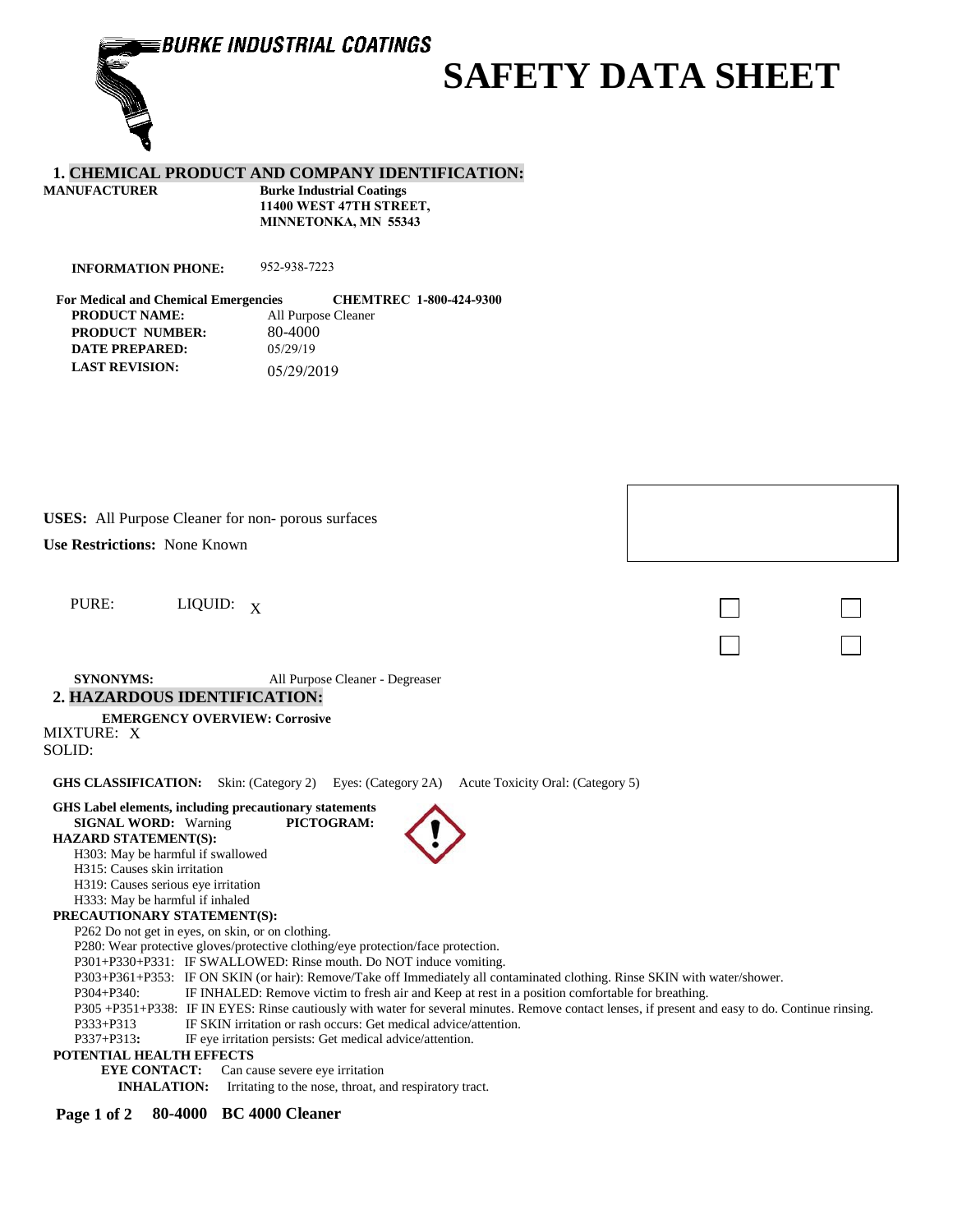**INGESTION:** Swallowing the liquid can be irritating to the gastrointestinal tract. **SKIN CONTACT:** May cause irritation.

**SIGNS AND SYMPTOMS OF EXPOSURE:** Irritation, pain, coughing, redness of skin.

# **3. COMPOSITION/INFORMATION ON INGREDIENTS:**

| CAS#    | <b>Range Wt</b> |
|---------|-----------------|
| 1310732 | $1 - 2%$        |
| 111762  | $3 - 6%$        |
| 141435  | $1 - 3\%$       |
|         |                 |

## **4. FIRST AID MEASURES:**

**EYE CONTACT:** Immediately flush eyes with water for at least 15 minutes. Hold eyelids open while flushing the eyes. Get medical attention. **INHALATION:** Remove to fresh air. If not breathing, give artificial respiration. If breathing is difficult, give oxygen. Get medical attention immediately. **INGESTION:** If swallowed, dilute with water and get medical attention. Never give anything by mouth to an unconscious or convulsing person. **SKIN CONTACT:** Wash with soap and water. Change contaminated clothing. Get medical attention if irritation develops or persists. **AGGRAVATED MEDICAL CONDITIONS:** Pre-existing skin or respiratory conditions. Repeated overexposure may cause kidney and liver exposure. **SUPPLEMENTAL HEALTH INFORMATION:** The effects of long-term, low-level exposure to this product have not been determined. Safe handling of this material on a long-term basis should emphasize the avoidance of all effects from repetitive acute exposures.

#### **5. FIRE FIGHTING MEASURES:**

**EXTINGUISHING MEDIA:** Water fog, dry chemical foam or carbon dioxide. Use extinguishing media appropriate for surrounding fire. **SPECIAL FIRE FIGHTING PROCEDURES:** Wear full protective clothing and a NIOSH-approved self-contained breathing apparatus with full face piece operated in a pressure positive mode.

**UNUSUAL FIRE AND EXPLOSION HAZARDS:** None known. **COMBUSTION PRODUCTS:** N/A

#### **6. ACCIDENTAL RELEASE MEASURES:**

**STEPS TO BE TAKEN IN CASE MATERIAL IS SPILLED OR RELEASED:** Small spills: Mop up, wipe up or soak up immediately. Remove to out of doors. Large spills: Evacuate area. Contain liquid; transfer to closed poly containers. Keep out of water supply.

## **7. HANDLING AND STORAGE:**

**PRECAUTIONS TO BE TAKEN IN HANDLING AND STORAGE:** Protect from freezing. Follow all SDS/label precautions even after container is emptied because it may retain product residues.

**OTHER PRECAUTIONS:** For industrial use only. Keep away from children. Keep containers closed while not in use.

#### **8. EXPOSURE CONTROL/PERSONAL PROTECTION:**

| <b>EXPOSURE GUIDELINES:</b>          |                                                                                                                     |                        |                                                                                                        |  |  |
|--------------------------------------|---------------------------------------------------------------------------------------------------------------------|------------------------|--------------------------------------------------------------------------------------------------------|--|--|
| <b>Chemical Name</b>                 | <b>OSHA PEL</b>                                                                                                     | <b>ACGIH TLV</b>       | <b>ACGIH STEL</b>                                                                                      |  |  |
| SODIUM HYDROXIDE                     | 2mg/m3                                                                                                              | $2 \text{ mg/M}^3$     |                                                                                                        |  |  |
| 2-BUTOXY ETHANOL                     | $50$ ppm $(240$ mg/M3 $)(SKIN)$                                                                                     | 25ppm(121 mg/M3)(SKIN) |                                                                                                        |  |  |
| <b>ETHANOLAMINE</b>                  | $3$ ppm $(6mg/M3)$                                                                                                  | 3ppm (7.5 mg/M3)       | 6 ppm (15mg/M3)                                                                                        |  |  |
| PERSONAL PROTECTIVE EOUIPMENT        |                                                                                                                     |                        |                                                                                                        |  |  |
| <b>RESPIRATORY PROTECTION:</b>       | Wear a NIOSH/MSHA approved respirator appropriate for vapor concentration at point of use.                          |                        |                                                                                                        |  |  |
| <b>PROTECTIVE GLOVES:</b>            | Rubber or other impervious material with gauntlets.                                                                 |                        |                                                                                                        |  |  |
| <b>VENTILATION:</b>                  | Local exhaust sufficient to keep exposure below TLV.                                                                |                        |                                                                                                        |  |  |
| <b>WORK/HYGENIC PRACTICES:</b>       | Use good personal hygiene when handling this product. Wash hands after use, before<br>smoking, or using the toilet. |                        |                                                                                                        |  |  |
| <b>ENGINEERING CONTROLS:</b>         | shower.                                                                                                             |                        | Facilities storing or utilizing this material should be equipped with an eyewash facility and a safety |  |  |
| <b>EYE PROTECTION:</b>               | Safety glasses with side shields (or goggles).                                                                      |                        |                                                                                                        |  |  |
| <b>OTHER PROTECTIVE EQUIP:</b>       | Boots, apron, lab coat or coveralls of impervious material, safety shower, eyewash.                                 |                        |                                                                                                        |  |  |
| 9. PHYSICAL AND CHEMICAL PROPERTIES: |                                                                                                                     |                        |                                                                                                        |  |  |

#### **INFORMATION ON BASIC PHYSICAL AND CHEMICAL PROPERTIES:**

| k) Vapor pressure: No data available.                     |
|-----------------------------------------------------------|
| I) Vapor density: No data available.                      |
| m) Relative density (Specific Gravity): 1.04              |
| n) Water solubility: Complete                             |
| p) Auto-ignition temperature: Not applicable              |
| r) Viscosity: No data available.                          |
| -) Pounds Per Gallon: 8.6                                 |
| <b>OTHER:</b> No other data is available for this product |
|                                                           |

## **10. STABILITY AND REACTIVITY:**

**STABLE:** Stable

**INCOMPATIBILITY:** Strong acidic and strong oxidizing compounds

**HAZARDOUS DECOMPOSITION OR BY-PRODUCTS:** Oxides of carbon.

## **Page 2 of 2 80-4000 BC 4000 Cleaner**